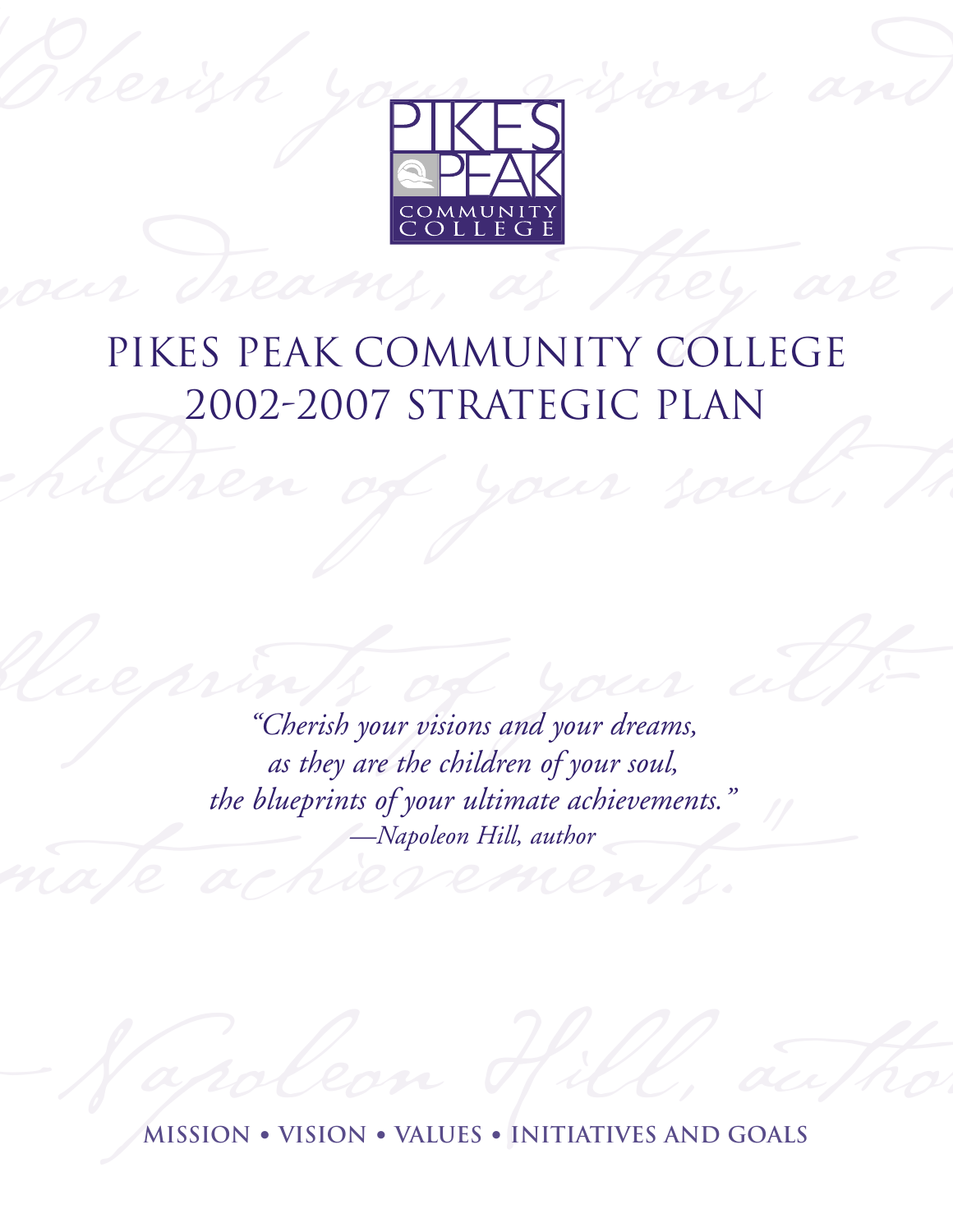*"In strategy it is important to see distant things as if they were close..." —Maiyamoto Musashi, Japanese warrior and strategist*



# Then you discover **A message from Joseph A. Garcia, President, PPCC**

The Pikes Peak Community College 2002-2007 Strategic Plan<br>was developed by college administrators, students, faculty, staff,<br>Advisory Board and Foundation Board members, and commu-<br>nity leaders. The Plan is the result of a the Strategic Planning Committee deserve special recognition<br>for their contribution of time, energy, and talent. I commend<br>everyone who participated in this effort. Their support and<br>contributions made this plan possible.<br> The Pikes Peak Community College 2002-2007 Strategic Plan was developed by college administrators, students, faculty, staff, Advisory Board and Foundation Board members, and community leaders. The Plan is the result of a collaborative planning process that took place over two years, spanning a period during which three different individuals served as president of the college. All members of the college community participated in some way in the formulation of this plan, and the members of the Strategic Planning Committee deserve special recognition for their contribution of time, energy, and talent. I commend everyone who participated in this effort. Their support and contributions made this plan possible.

career, and technical educational needs of its students and the<br>community it serves. I am confident that the vision and val-<br>ues stated in this strategic plan will guide us towards realizing<br>our shared aspiration of being The focus of the Pikes Peak Community College strategic plan is on individual student success. I believe this focus will enable Pikes Peak Community College to fully meet the transfer, career, and technical educational needs of its students and the community it serves. I am confident that the vision and values stated in this strategic plan will guide us towards realizing our shared aspiration of being a community of learners and scholars who believe that what we do here and what we learn here will contribute to the cultural and economic vitality of the Pikes Peak Region.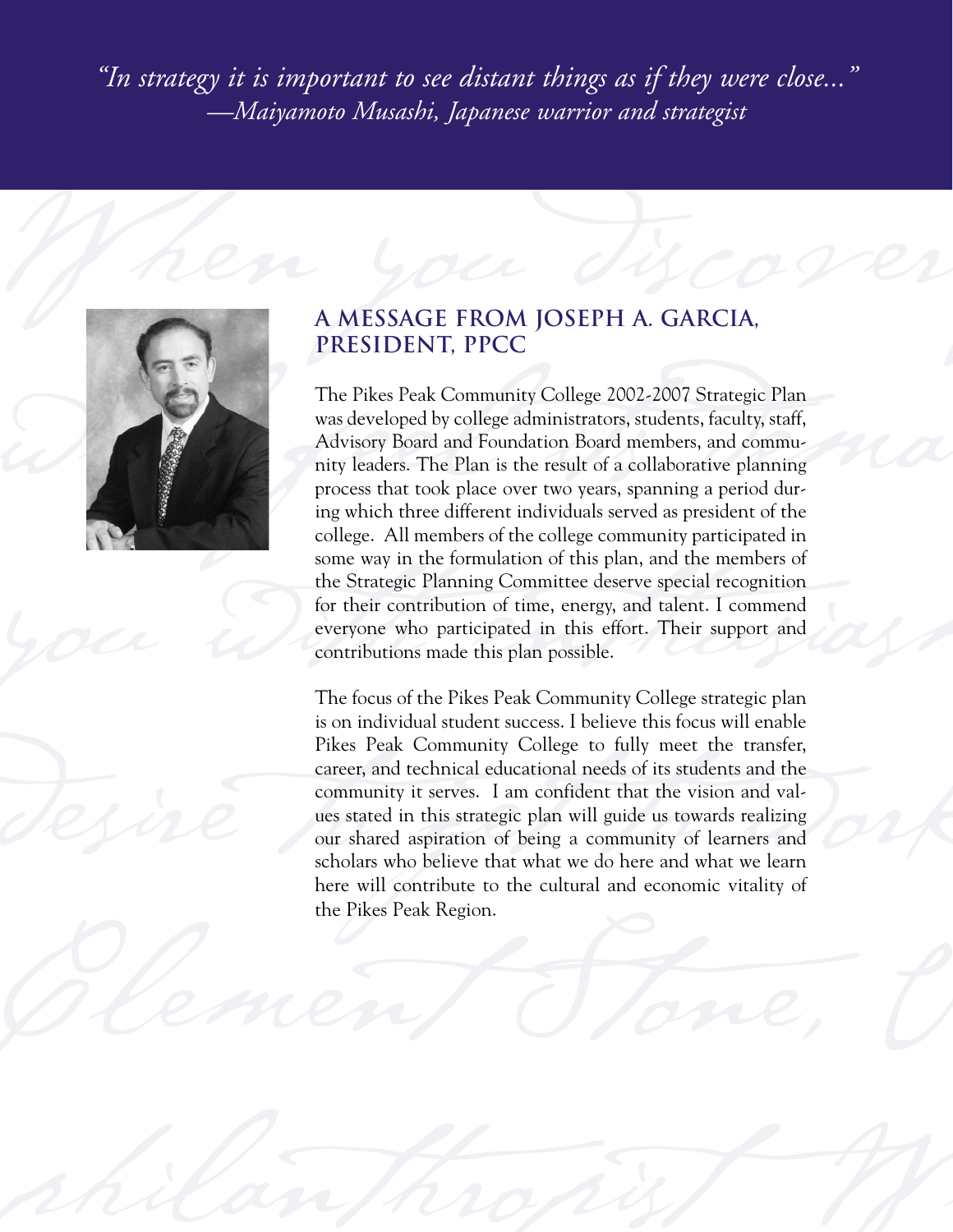*"When you discover your mission, you will feel its demand. It will fill you with enthusiasm and a burning desire to get to work on it." —W. Clement Stone, U.S. businessman, philanthropist*

### **Mission**

opportunities accessible to all, with a focus on<br>
student success and community needs, including<br>
• occupational programs for youth and adults<br>
in career and technical fields,<br>
• two-year transfer educational programs to<br> Our mission is to provide high quality, educational opportunities accessible to all, with a focus on student success and community needs, including

- occupational programs for youth and adults in career and technical fields,
- two-year transfer educational programs to qualify students for admission to the junior year at other colleges and universities, and
- $\begin{array}{r}\n\bullet \\
\bullet \\
\bullet\n\end{array}$  a broad range of personal, career, and technical<br>
education for adults.<br>  $\begin{array}{r}\n\bullet \\
\bullet \\
\bullet\n\end{array}$  a broad range of personal, career, and technical<br>  $\begin{array}{r}\n\bullet \\
\bullet \\
\bullet\n\end{array}$  a business  $\begin{array}{r}\n\bullet \\$ • a broad range of personal, career, and technical education for adults.

### **Vision**

At Pikes Peak Community College, we will unite in our<br>focus on individual student success. Students will choose<br>our College because of our supportive learning environ-<br>ment, enthusiastic and respected faculty and staff, an At Pikes Peak Community College, we will unite in our focus on individual student success. Students will choose our College because of our supportive learning environment, enthusiastic and respected faculty and staff, and our ability to meet our diverse community's varied educational needs.

MISSION MISSION SURVIVER, SURVIVER OF SUCCESS IS CONSTANT SUCCESS IS CONSTANT *"The secret of success is constancy of purpose" — Benjamin Disraeli*

> *"Here is the test to find whether your mission on earth is finished. If you're alive, it isn't." — Richard Bach*

*"I had to go out into the world and become strong, to discover my mission in life." — Tina Turner*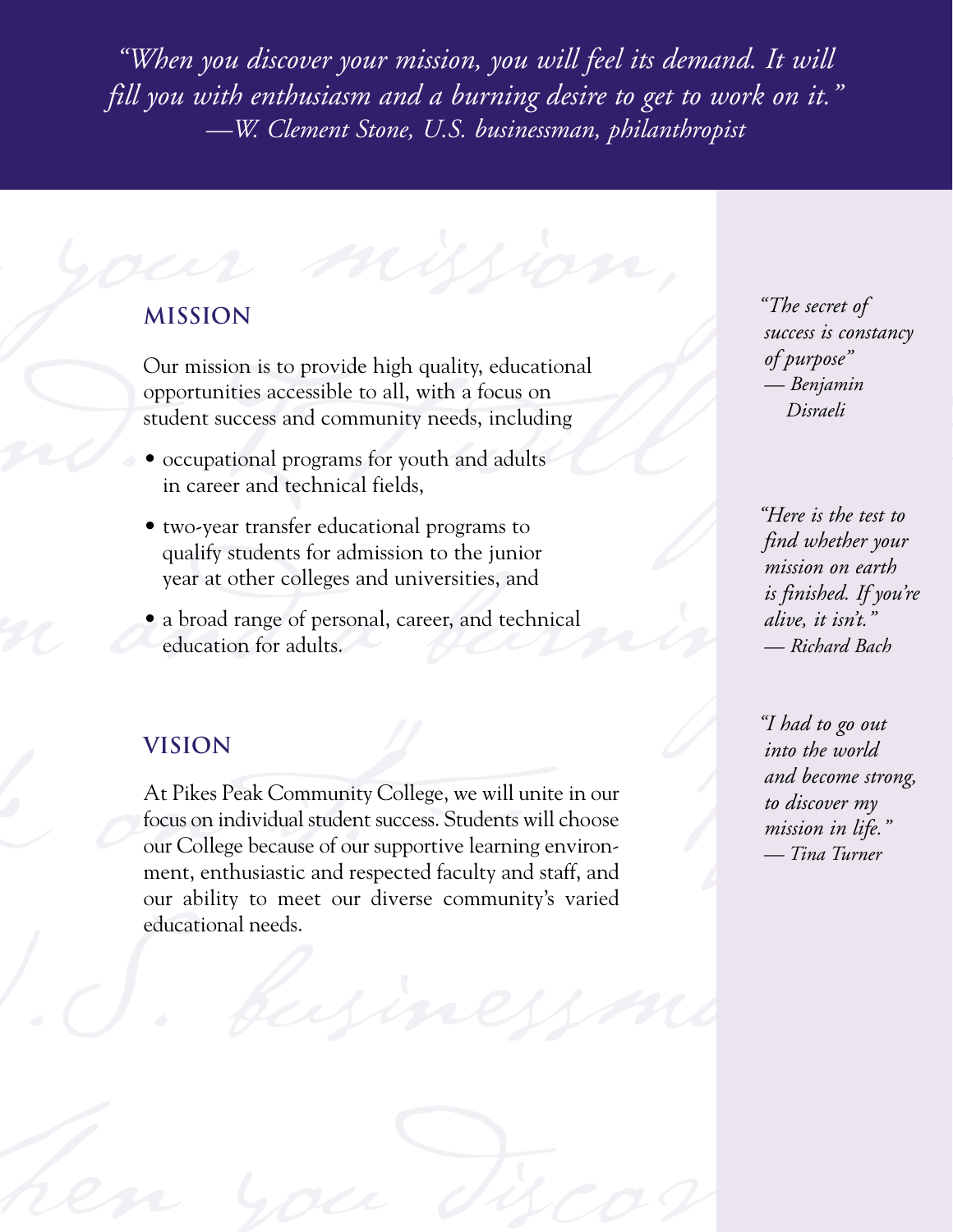## *"Strategic planning is worthless–unless there is first a strategic vision." —John Naisbitt, business writer*

# Strategic planning **Vision**

*At Pikes Peak Community College, we will unite in our focus on individual student success. Students will choose our College because of our supportive learning environment, enthusiastic and respected faculty and staff, and our ability to meet our diverse community's varied educational needs.* 

#### **We will have the following attributes in five years:**

#### **STUDENT ATTRIBUTES**

- Student FTE of 6,800, representing a five percent annual increase over five years. Our students will be enthusiastically satisfied with their PPCC academic experience as evidenced by matching or exceeding national norms.
- moual increase over rive years. Our students will be<br>
enthusiastically satisfied with their PPCC academic<br>
experience as evidenced by matching or exceeding<br>
and APT and classified staff FTE growth.<br>
Student retention rate • Student retention rate of students in short term certificate programs (less than two years) will increase from one term to the next by three percentage points during each of the next five years. Student graduation rates and/or transfer rates will increase by three percentage points during each of the next five years.

#### **ACADEMIC ATTRIBUTES**

- An institution that remains fully accredited by the Higher Learning Commission.
- A mix of academic programs, career and technical programs, and certificate programs that is responsive to the needs of the community.
- Schedules and delivery methods will be flexible and responsive to the community.
- Schedules and delivery methods will be flexible and<br>
responsive to the community.<br>
 Excellence throughout all programs with cross-disciplinary<br>
 An annual general fund APT and classified staff<br>
collaboration and an emp • Excellence throughout all programs with cross-disciplinary collaboration and an emphasis on academic rigor, oral and written communication skills, and critical thinking.
	- A community of thinkers and learners.
- opportunity for discussion of pedagogical issues, mutual<br>understanding, and respect and constructive problem<br>solving for the good of the institution. • A campus culture and organizational structure that encourages faculty interaction across disciplines with the opportunity for discussion of pedagogical issues, mutual understanding, and respect and constructive problem solving for the good of the institution.

• Academic programs and activities that reflect the diversity of our society and encourage an understanding of global interdependence.

#### **FACULTY AND STAFF ATTRIBUTES**

- because of our supportive learning environment, enthusiastic and<br>
respected faculty and staff, and our ability to meet our diverse<br>
community's varied educational needs.<br> **EACULTY AND STAFF ATTRIBUTES**<br> **EACULTY AND STAFF** • A diverse faculty and staff reflective of the Pikes Peak Region that are enthusiastic, student-focused, well qualified for their responsibilities, and highly satisfied with PPCC as an employer.
	- Full-time faculty FTE growth will be twice that of student FTE growth.
	- Adjunct faculty FTE will remain constant.
	- General fund APT and classified staff FTE growth will be half that of student FTE growth.

#### **CAMPUS ATTRIBUTES**

- Effective utilization of the existing three campuses with space allocation based on the needs of the College and students.
- of the next five years.<br>
ACADEMIC ATTRIBUTES<br>
 Clean, well-maintained, accessible, and safe physical<br>
 Clean, well-maintained, accessible, and safe physical<br>
 Clean, well-maintained, accessible, and safe physical<br>
facil • Clean, well-maintained, accessible, and safe physical facilities offering a full range of student support services.

#### **FINANCIAL ATTRIBUTES**

- Total general fund revenues approaching \$40 million.
- A cash reserve fund balance of three percent of annual revenues.
- An annual faculty development fund of \$132,000.
- An annual general fund APT and classified staff development fund of \$50,000.
- An annual technology and equipment replacement fund of \$250,000.
- An annual classroom furniture replacement fund of \$25,000.
- An annual new program development fund of \$100,000.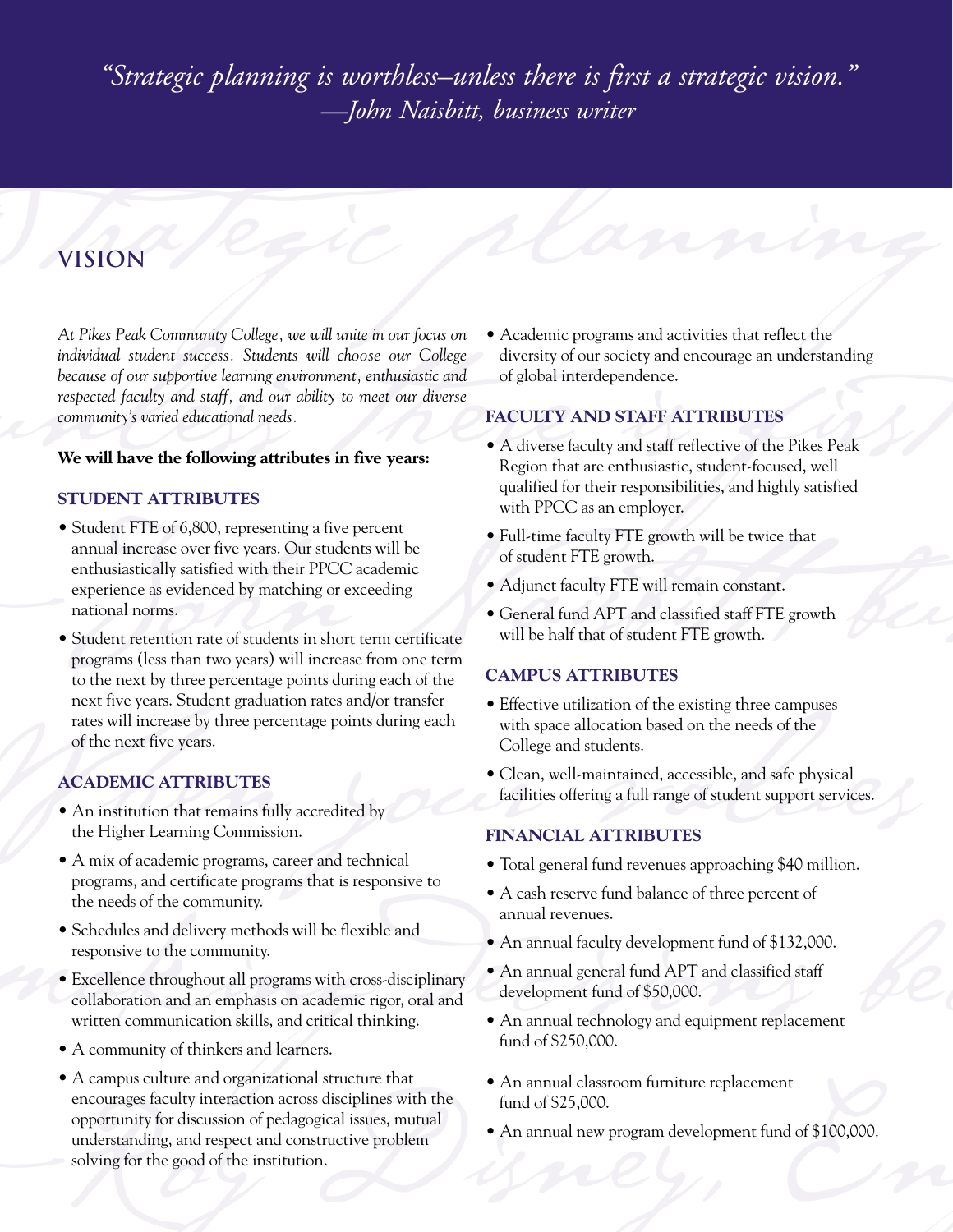*"When your values are clear to you, making decisions becomes easier." —Roy Disney, English politician*

is worthless-**Values**

#### **STUDENT SUCCESS**

#### **We believe:**

- Students and their success are our highest priority.
- Learning is the process that changes and improves lives.
- All decisions should advance the quality of education and student success.
- In advocating for an affordable education.
- In the importance of relevant, comprehensive, current curricula.
- In being engaged with and supportive of our community.
- We believe:<br>
 In being engaged with and supportive of our community.<br>
 In collaborat<br>
 In using appropriate resources, including technology,<br>
 In working t<br>
 In being acc<br>
QUALITY AND EXCELLENCE<br>
 In effectively<br>
to • In using appropriate resources, including technology, to support the learning environment.

#### **QUALITY AND EXCELLENCE**

#### **We believe:**

- EXERCISE SURVEY AND COMMUNICATION<br>
support services to our students and our colleagues<br>
are clear to your success.<br>
 The process of teaching and learning and the<br>
administration of education are mutually supportive.<br>
 Th • In providing the highest quality of education and support services to our students and our colleagues across all campuses.
	- The process of teaching and learning and the administration of education are mutually supportive.
	- Our campuses should be showplaces for our community as reflected in their appearance.
	- In actively nurturing those who take on leadership positions.
	- That faculty and staff are our greatest asset and that our commitment to and support of their continuous professional development is essential.
- That faculty and staff are our greatest asset and that<br>
our commitment to and support of their continuous<br>
professional development is essential.<br>
 In realistically allocating time and other resources so<br>
that employees • In realistically allocating time and other resources so that employees can reach our agreed upon goals and meet high standards.
	- In engaging with and being supportive of our community.
- nglish politician • In consistently reviewing our vision, mission, and values and embedding them in all we do.

#### **DIVERSITY**

#### **We believe:**

- <table>\n<tbody>\n<tr>\n<th>we believe:</th>\n</tr>\n<tr>\n<td>Students and their success are our highest priority.</td>\n<td>In valuing and respectively.</td>\n</tr>\n<tr>\n<td>Learning is the process that changes and improves lives.</td>\n<td>In valuing and testing our inherent differences while endaevoring to learn from each other.</td>\n</tr>\n<tr>\n<td>All decisions should advance the quality of education and student success.</td>\n<td>That our student and staff diversity should reflect the community we serve.</td>\n</tr>\n<tr>\n<td>In advocating for an affordable education.</td>\n<td>In developing the talents and creativity of our employees.</td>\n</tr>\n</tbody>\n</table> • In valuing and respecting our inherent differences while endeavoring to learn from each other.
	- That our student and staff diversity should reflect the community we serve.
	- In developing the talents and creativity of our employees.

#### **SHARED DECISION MAKING**

#### **We believe:**

- In collaborative problem solving and decision-making.
- In working toward common goals.
- In being accountable for our decisions and actions.
- In effectively using our resources by prioritizing according to our mission, values and strategic initiatives.

#### **INFORMATION AND COMMUNICATION**

#### **We believe:**

- In listening to each other.
- That clear and consistent communication is critical to our success.
- In providing access to the information we need to succeed in fulfilling our roles and responsibilities.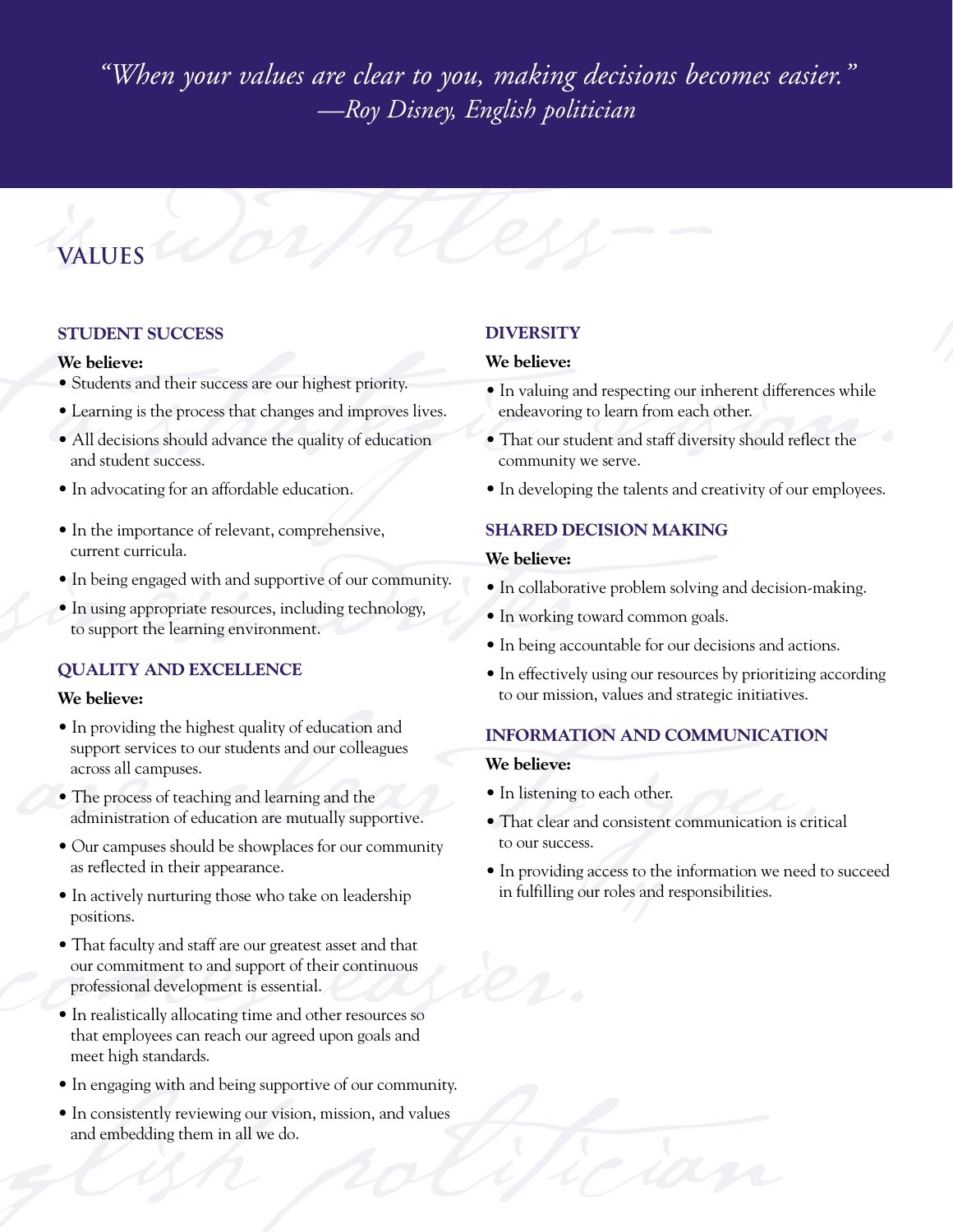*"Leadership is a potent combination of strategy and character." —Norman Schwartzkopf, U.S. military leader*

# KRACKRAKKANG is a pole **Strategic Initiatives and Goals**

#### **STUDENT SUCCESS**

Provide a supportive learning environment that assists individual students to meet their goals.

#### **Goals**

- Provide a supportive learning environment that<br>
assists individual students to meet their goals<br>
 **Goals**<br>
 Develop and support multiple, flexible strategies for<br>
 Address student requests for expanding, improving,<br>
 I • Develop and support multiple, flexible strategies for remediating students.
	- Implement writing across the curriculum.
	- Establish cross-disciplinary, team-taught courses and cohort groups.
	- Design a comprehensive program to improve instruction.
	- Identify and eliminate barriers to individual student success.
	- Create class schedules that meet the needs of students.
	- Evaluate and improve the faculty advising system.
	- Determine the scope of student life activities based on the needs of students.

#### **CAMPUS ENVIRONMENT**

On the needs of students.<br>
• Base our assessment on data.<br>
• Present the findings in evaluative rather than<br>
• Present the findings in evaluative rather than<br>
• Present the findings in evaluative rather than<br>
descriptive t Create clean, well maintained, accessible, and safe physical facilities offering a full range of student support services at all three campuses.

#### **Goals**

- Develop and implement a controlled maintenance plan for all facilities.
- Expand and improve childcare facilities at Centennial and Rampart Range Campuses.
- Renovate and expand The Downtown Studio Campus and continue Centennial Campus renovation projects.
- Kay Ash, U.S. bus • Produce a comprehensive plan to meet the parking needs at all campuses.
- Create a centralized system to match instructional needs with available space.
- Establish a long-range capital projects plan for the College.
- Address student requests for expanding, improving, or adding new services and facilities.

#### **CONTINUING ACCREDITATION**

• Design a comprehensive program to<br>
Scheral Institutional Requirements and the Five Criteria<br>
improve instruction.<br>
Scheral Institutional Requirements and the Five Criteria<br>
of the North Central Association's Higher Learn Evaluate all aspects of the College with respect to the General Institutional Requirements and the Five Criteria of the North Central Association's Higher Learning Commission.

#### **Goals**

- Develop a comprehensive Self-Study Report that articulates the current state of the College and how we are planning for the future.
- Encourage broad participation in this effort.
- Base our assessment on data.
- Present the findings in evaluative rather than descriptive terms.
- Receive continuing accreditation for the next ten years without major concerns.

#### **EFFECTIVE ORGANIZATIONAL SYSTEMS**

• Develop and implement a controlled maintenance plan<br>
for all facilities.<br>
Create structures and processes to facilitate effective<br>
• Expand and improve childcare facilities at Centennial<br>
and Communication.<br>
• Renovate a Create structures and processes to facilitate effective and efficient information access, decision making, and communication.

#### **Goals**

• Develop and implement a governance model that works for PPCC.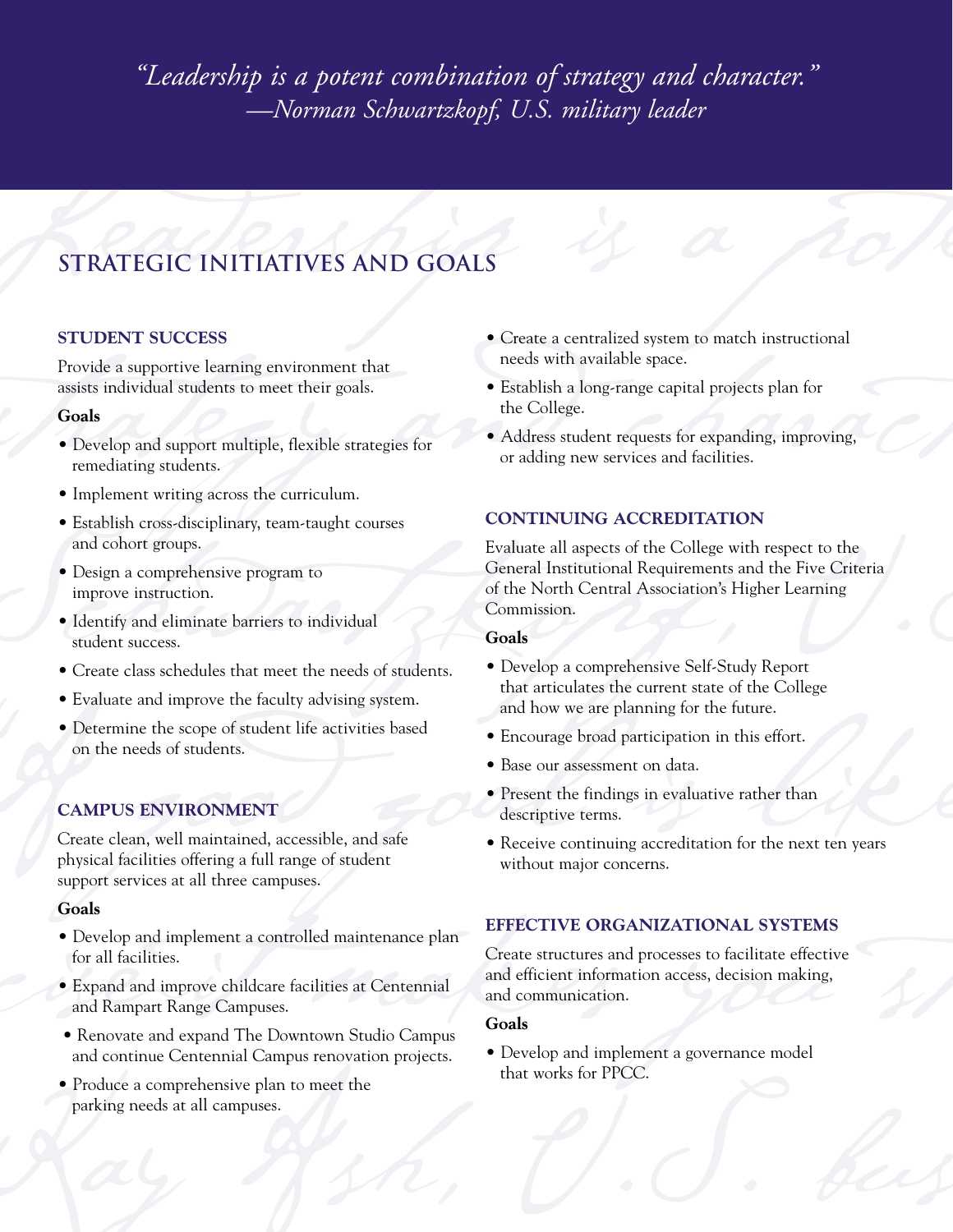### *"A good goal is like a strenuous exercise–it makes you stretch." —Mary Kay Ash, U.S. businesswoman*

- tent combination of • Design organizational systems and processes that support the governance model and the daily work of the College.
	- Support the governance induct and the daily work<br>
	of the College.<br>
	 Create formal mechanisms for organizational<br>
	communication that involve and inform College<br>
	employees and students about important events<br>
	and decisions. • Create formal mechanisms for organizational communication that involve and inform College employees and students about important events and decisions.
		- Promote access to information about our structures and processes to employees and students.
		- Establish a system to recruit, develop, and retain a diverse, competent, and committed workforce.
		- Create a plan and process for the expenditure of professional development funds.

#### **MARKETING AND COMMUNITY OUTREACH**

Promote a positive image for Pikes Peak Community College.

#### **Goals**

- Increase awareness of the College in the community.
- Create and implement a marketing and recruiting plan designed to realize our vision.
- Increase awareness of the College in the community.<br>
 Create and implement a marketing and recruiting plan<br>
designed to realize our vision.<br>
 Identify niche markets to effectively increase enrollment<br>
of specific group • Identify niche markets to effectively increase enrollment of specific groups.
	- Develop new academic programs and update existing programs to meet community needs.
- Implement a comprehensive enrollment management<br>plan to reach our projected student FTE increase.<br>• Encourage College employees to build relationships<br>with the community.<br>• Wash • Implement a comprehensive enrollment management plan to reach our projected student FTE increase.
	- Encourage College employees to build relationships with the community.

*"A goal is a dream with a deadline." —Napoleon Hill, author*

• Establish a system to recruit, develop, and retain<br>
a diverse, competent, and committed workforce.<br>
• Create a plan and process for the expenditure<br>
of professional development funds.<br>
MARKETING AND COMMUNITY OUTREACH<br>
P *"There is no sudden leap into the stratosphere. There is only advancing step by step, slowly and tortuously, up the pyramid towards your goals." —Ben Stein, U.S. author*

> *"Great minds have purposes, others have wishes." —Washington Irving*